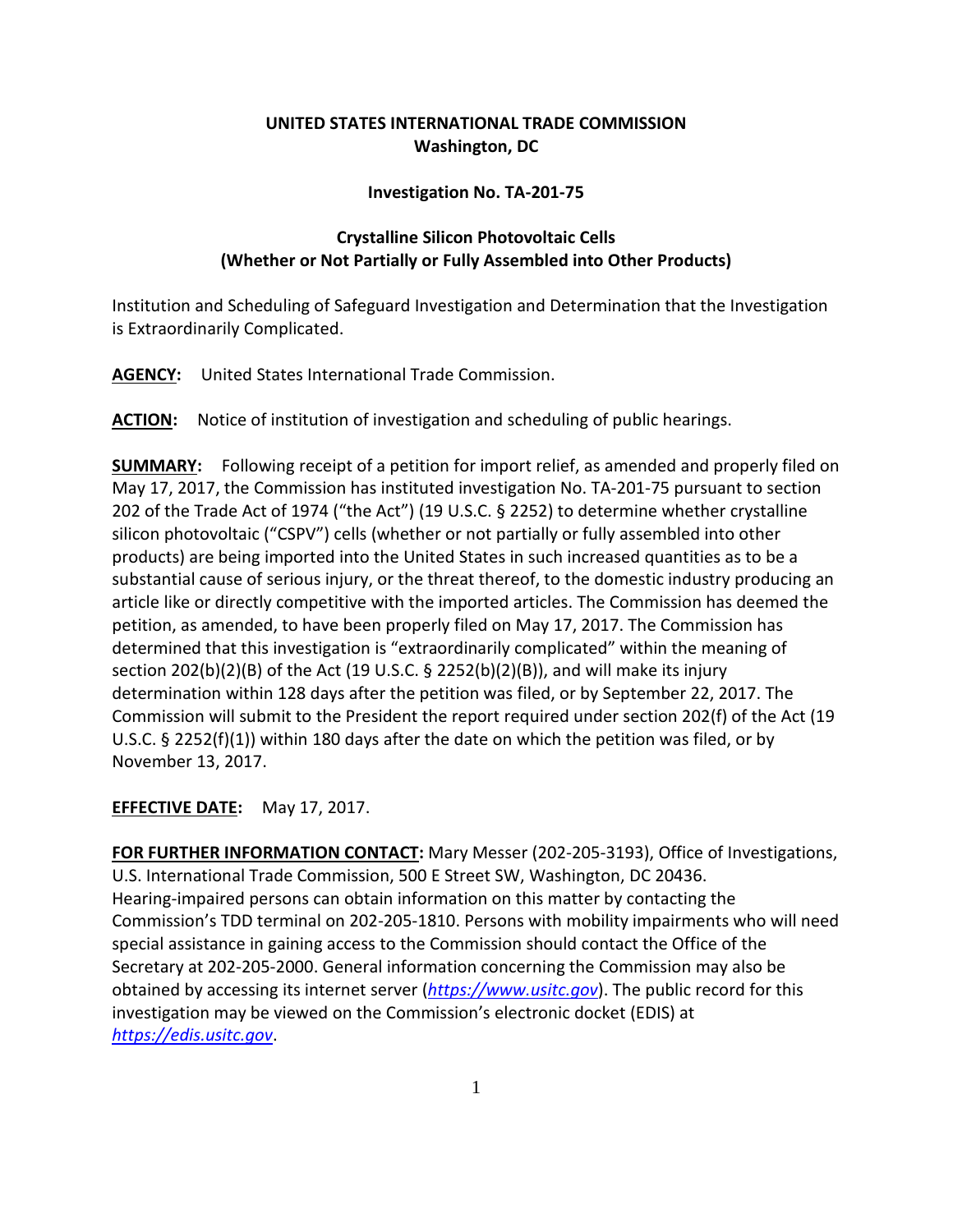## **SUPPLEMENTARY INFORMATION:**

**Background.** – This investigation is being instituted, pursuant to section 202 of the Act (19 U.S.C. § 2252), in response to a petition, as amended and properly filed on May 17, 2017, by Suniva, Inc. ("Suniva"), a producer of CSPV cells and CSPV modules in the United States. Suniva seeks relief on CSPV cells (whether or not partially or fully assembled into other products).

The articles covered by this investigation are CSPV cells, whether or not partially or fully assembled into other products, including, but not limited to, modules, laminates, panels, and building-integrated materials. The investigation covers crystalline silicon photovoltaic cells of a thickness equal to or greater than 20 micrometers, having a p/n junction (or variant thereof) formed by any means, whether or not the cell has undergone other processing, including, but not limited to cleaning, etching, coating, and/or addition of materials (including, but not limited to, metallization and conductor patterns) to collect and forward the electricity that is generated by the cell.

Included in the scope of the investigation are photovoltaic cells that contain crystalline silicon in addition to other photovoltaic materials. This includes, but is not limited to, passivated emitter rear contact ("PERC") cells, heterojunction with intrinsic thin-layer ("HIIT") cells, and other so-called "hybrid" cells.

Articles under consideration also may be described at the time of importation as components for final finished products that are assembled after importation, including, but not limited to, modules, laminates, panels, and building-integrated materials.

Excluded from the investigation are CSPV cells, whether or not partially or fully assembled into other products, if the CSPV cells were manufactured in the United States.

Also excluded from the investigation are thin film photovoltaic products produced from amorphous silicon (a-Si), cadmium telluride (CdTe), or copper indium gallium selenide (CIGS).

Also excluded from the scope of the investigation are crystalline silicon photovoltaic cells, not exceeding 10,000 $mm<sup>2</sup>$  in surface area, that are permanently integrated into a consumer good whose function is other than power generation and that consumes the electricity generated by the integrated crystalline silicon photovoltaic cell. Where more than one cell is permanently integrated into a consumer good, the surface area for purposes of this exclusion shall be the total combined surface area of all cells that are integrated into the consumer good.

For Customs purposes, the CSPV cells covered by the investigation are provided for under Harmonized Tariff Schedule of the United States ("HTSUS") subheading 8541.40.60. Within that 8-digit subheading, CSPV cells that are assembled into modules or panels are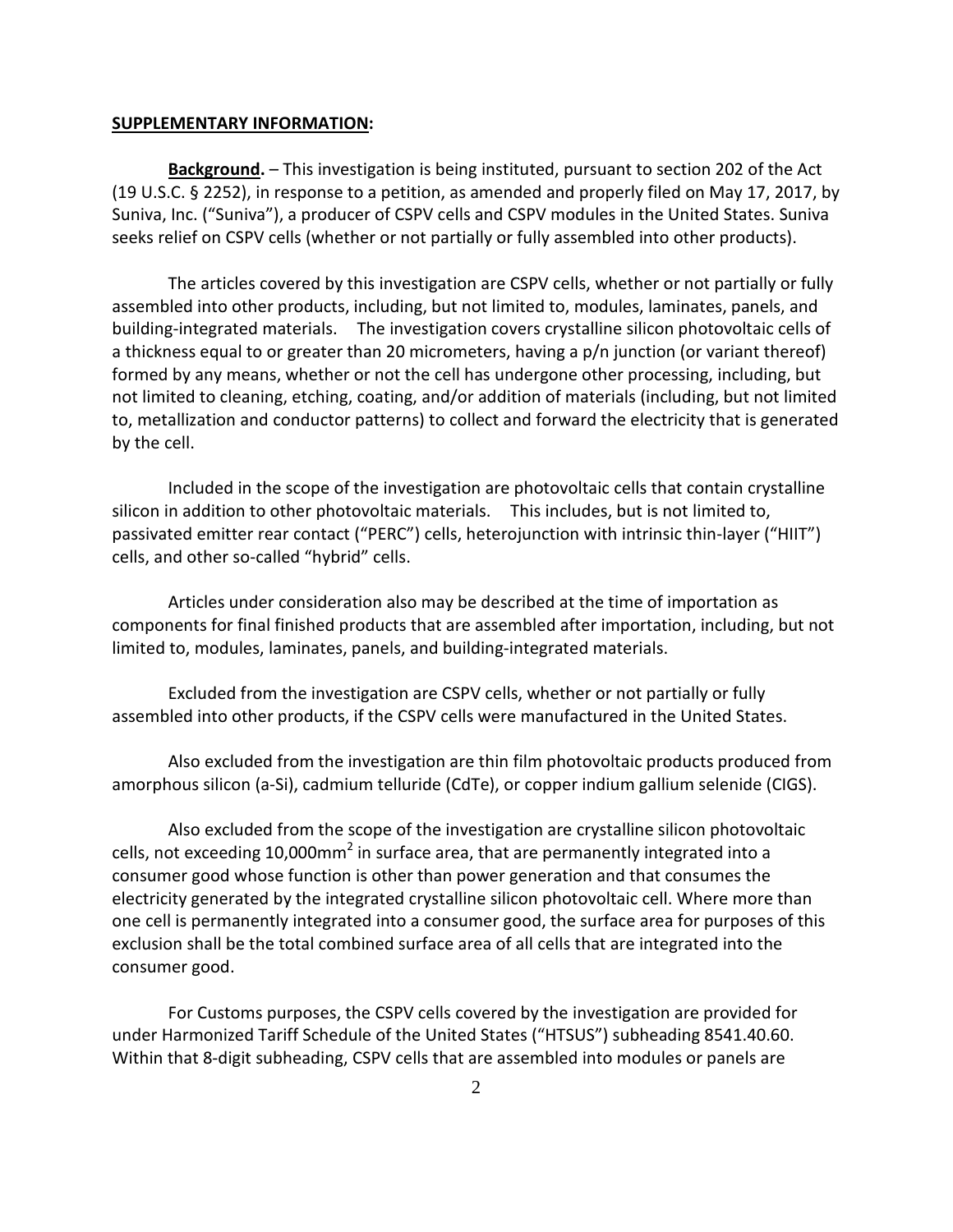imported under HTSUS statistical reporting number 8541.40.6020, while CSPV cells that are not assembled into modules and are presented separately are imported under statistical reporting number 8541.40.6030. Inverters or batteries with CSPV cells attached can be imported under HTSUS subheadings 8501.61.00 and 8507.20.80, respectively. In addition, CSPV cells covered by the investigation may also be classifiable as DC generators of subheading 8501.31.80, when such generators are imported with CSPV cells attached. While HTSUS provisions are provided for convenience, the written description of the scope is dispositive.

For further information concerning the conduct of this investigation and rules of general application, consult the Commission's Rules of Practice and Procedure, part 201, subparts A and B (19 CFR part 201), and part 206, subparts A and B (19 CFR part 206).

**Determination to institute this investigation.** – Suniva initially submitted a petition on April 26, 2017. On May 1, 2017, Commission staff issued a letter requesting that Suniva clarify its description of the imported articles intended to be covered by the petition, provide more details concerning whether Suniva was "representative of an industry" within the meaning of section 202(a)(1) of the Act (19 U.S.C. § 2252(a)(1)), and supply additional data on the performance indicators for the industry producing an article like or directly competitive with the imported article. On May 12, 2017, Suniva provided additional information to support its allegations. On May 17, 2017, Suniva further amended its petition and provided a revised description of the imported articles. The Commission determined that the petition, as amended, was properly filed as of May 17, 2017.

**Determination that investigation is extraordinarily complicated.** – The Commission has determined that this investigation is "extraordinarily complicated" within the meaning of section 202(b)(2)(B) of the Act (19 U.S.C. § 2252(b)(2)(B)). The Commission's decision to designate this investigation "extraordinarily complicated" is based on the complexity of the issues, including the existence of antidumping and/or countervailing duty orders on certain imports covered by this investigation and the global supply chains for the imported articles under investigation. Ordinarily, the Commission would have been required to make its injury determination within 120 days after the petition was filed, or by September 14, 2017. The statute permits the Commission to take up to 30 additional days to make its injury determination in an investigation where it determines that the investigation is extraordinarily complicated. In this instance, the Commission intends to take eight extra days and make its injury determination by September 22, 2017.

**Participation in the investigation and public service list.** – Persons (other than petitioner) wishing to participate in the investigation as parties must file an entry of appearance with the Secretary to the Commission, as provided in section 201.11 of the Commission's rules, not later than 21 days after publication of this notice in the *Federal Register*. The Secretary will prepare a service list containing the names and addresses of all persons, or their representatives, who are parties to this investigation upon the expiration of the period for filing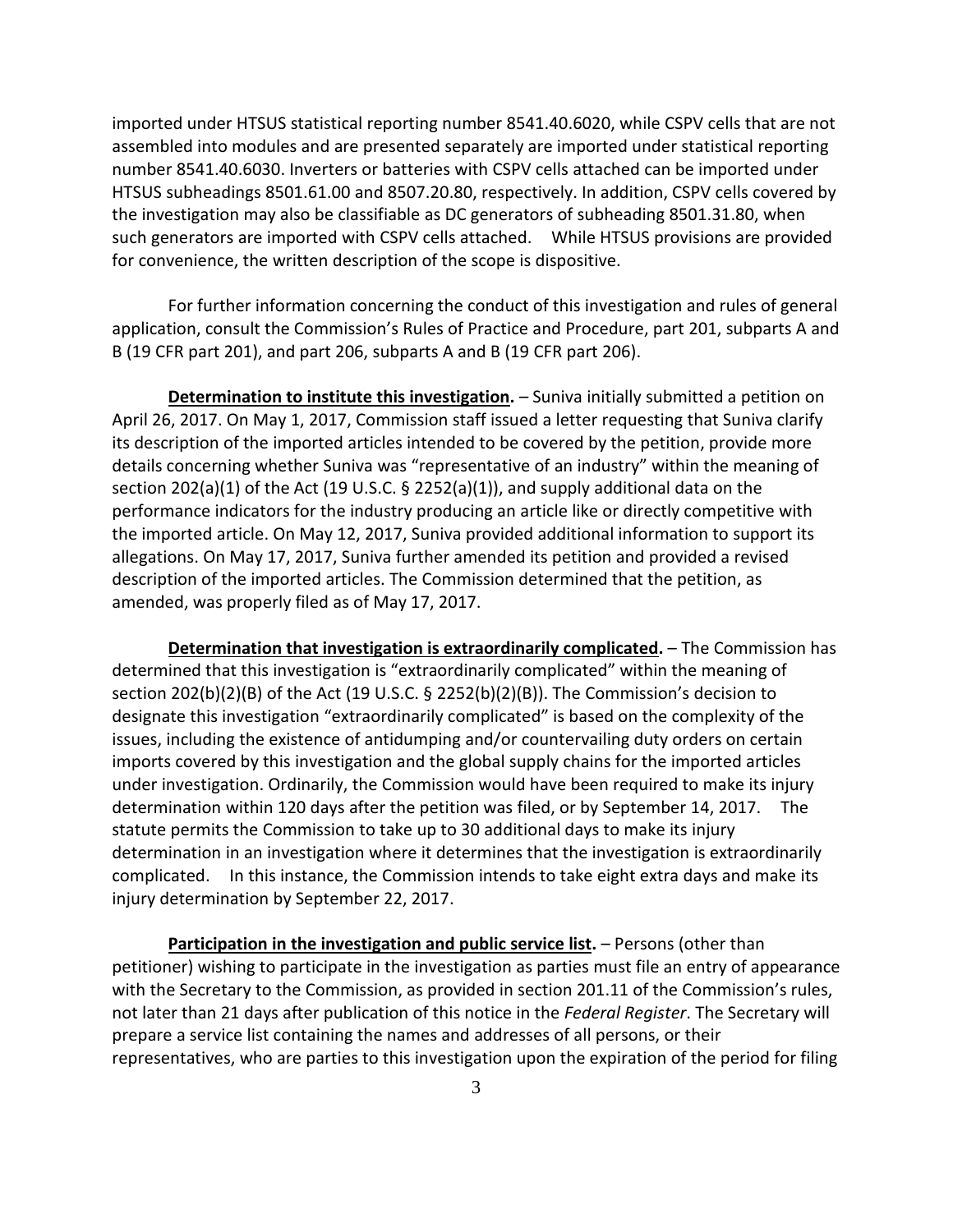entries of appearance.

**Limited disclosure of confidential business information (CBI) under an administrative protective order (APO) and CBI service list.** – Pursuant to section 206.17 of the Commission's rules, the Secretary will make CBI gathered in this investigation available to authorized applicants representing interested parties (as defined in 19 C.F.R. § 206.17(a)(3)(iii)) under the APO issued in the investigation, provided that the application is made not later than 21 days after the publication of this notice in the *Federal Register*. A separate service list will be maintained by the Secretary for those parties authorized to receive CBI under the APO.

The Commission may include CBI in the reports it sends to the President and to the U.S. Trade Representative. Additionally, all information, including CBI, submitted in this investigation may be disclosed to and used by (i) the Commission, its employees and Offices, and contract personnel (a) for developing or maintaining the records of this or a related proceeding, or (b) in internal investigations, audits, reviews, and evaluations relating to the programs, personnel, and operations of the Commission including under 5 U.S.C. Appendix 3; or (ii) by U.S. government employees and contract personnel for cybersecurity purposes. The Commission will not otherwise disclose any CBI in a manner that would reveal the operations of the firm supplying the information.

**Hearings on injury and remedy.** – The Commission has scheduled separate hearings in connection with the injury and remedy phases of this investigation. The hearing on injury will be held beginning at 9:30 a.m. on August 15, 2017, at the U.S. International Trade Commission Building, 500 E Street SW, Washington, DC. In the event that the Commission makes an affirmative injury determination or is equally divided on the question of injury in this investigation, a hearing on the question of remedy will be held beginning at 9:30 a.m. on October 3, 2017. Requests to appear at the hearings should be filed in writing with the Secretary to the Commission on or before August 9, 2017 for the injury hearing, and September 27, 2017 for the remedy hearing. A nonparty who has testimony that may aid the Commission's deliberations may request permission to present a short statement at the hearings. All parties and nonparties desiring to appear at the hearings and make oral presentations should participate in prehearing conferences to be held on August 11, 2017 for the injury hearing and September 28, 2017 for the remedy hearing, if deemed necessary. Oral testimony and written materials to be submitted at the public hearings are governed by sections 201.6(b)(2) 201.13(f), and 206.5 of the Commission's rules. Parties must submit any request to present a portion of their hearing testimony **in camera** no later than 7 business days prior to the date of the respective hearings.

**Written submissions.** – Each party who is an interested party may submit a prehearing brief to the Commission. Prehearing briefs must conform with the provisions of sections 201.8, 206.7, and 206.8 of the Commission's rules. The deadline for filing prehearing briefs on injury is August 8, 2017; that for filing prehearing briefs on remedy, including any commitments